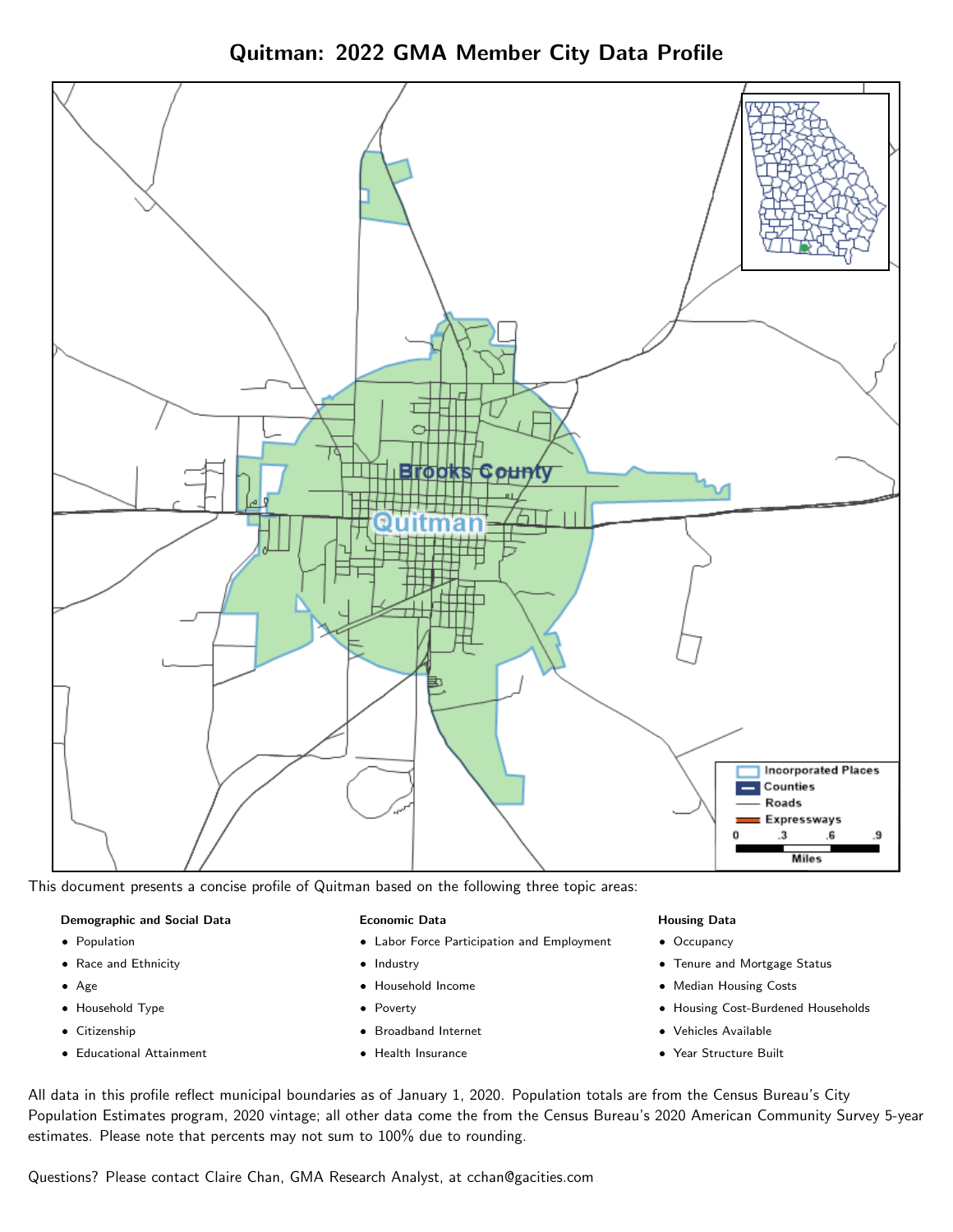# Quitman: Demographic and Social





**Citizenship** 



Source: American Community Survey, 2020 5-year estimates, table B05002 Source: American Community Survey, 2020 5-year estimates, table B15002



Source: U.S. Census Bureau, City Population Estimates, 2020 vintage Source: American Community Survey, 2020 5-year estimates, table B03002

## Household Type



Source: American Community Survey, 2020 5-year estimates, table B01001 Source: American Community Survey, 2020 5-year estimates, table B11001

## Educational Attainment



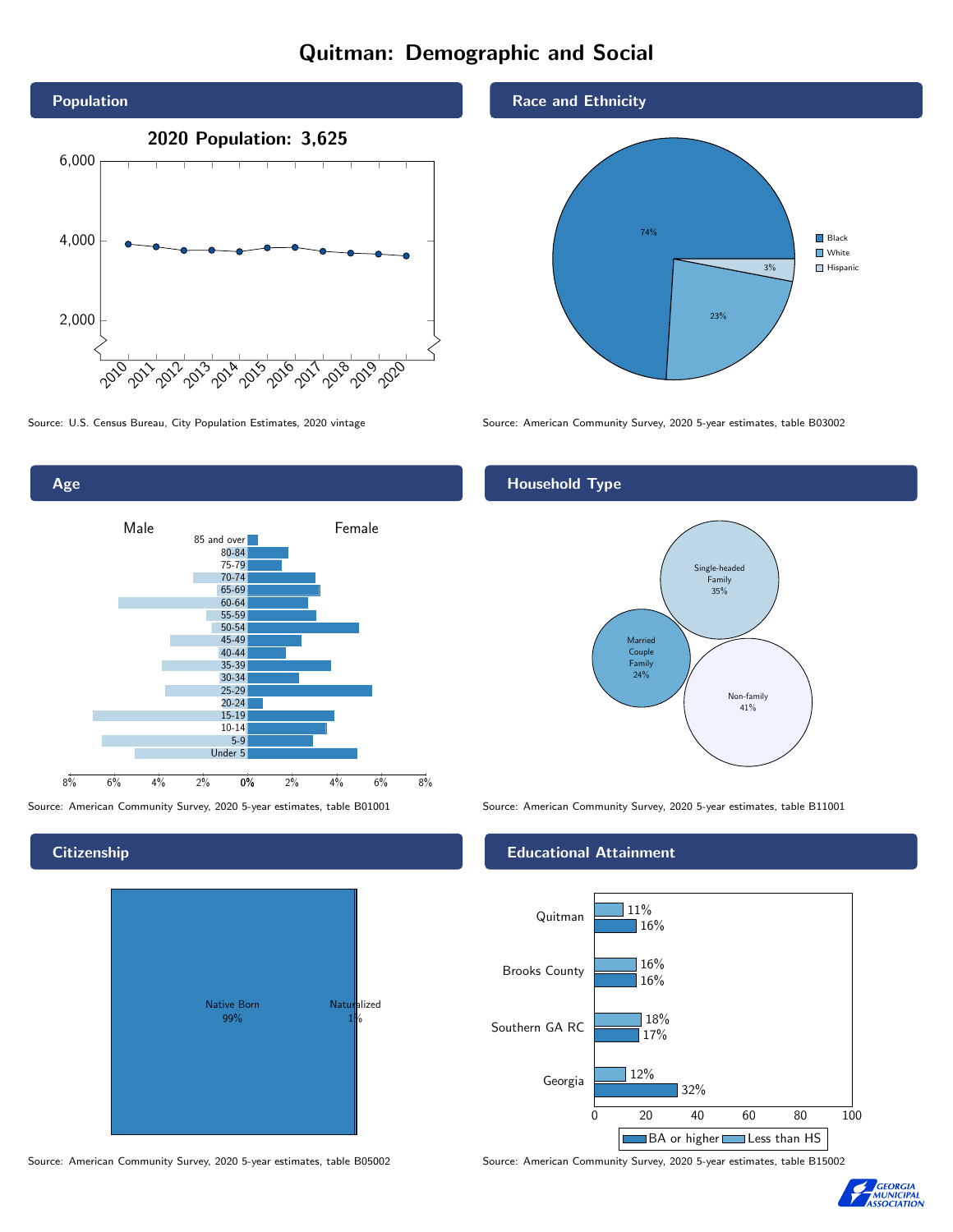# Quitman: Economic



# 45% 9% Civilian Employed ■ Not in Labor force Unemployed

Source: American Community Survey, 2020 5-year estimates, table B23001 Note: Unemployment rate is based upon the civilian labor force.



Source: American Community Survey, 2020 5-year estimates, tables B19013 and B19025 Source: American Community Survey, 2020 5-year estimates, table B17010

Broadband Internet No 46% Yes 54%

Source: American Community Survey, 2020 5-year estimates, table B28002 Source: American Community Survey, 2020 5-year estimates, table B18135

Industry

| Agriculture, forestry, fishing and hunting, and mining      | $0\%$ |
|-------------------------------------------------------------|-------|
| Construction                                                | 2%    |
| Manufacturing                                               | 13%   |
| <b>Wholesale Trade</b>                                      | 2%    |
| Retail Trade                                                | 11%   |
| Transportation and warehousing, and utilities               | 3%    |
| Information                                                 | $1\%$ |
| Finance and insurance, real estate, rental, leasing         | 2%    |
| Professional, scientific, mgt, administrative, waste mgt    | $4\%$ |
| Educational services, and health care and social assistance | 17%   |
| Arts, entertainment, recreation, accommodation, food        | 15%   |
| service                                                     |       |
| Other services, except public administration                | 18%   |
| Public administration                                       | 13%   |

Source: American Community Survey, 2020 5-year estimates, table C24030

Poverty



## Health Insurance